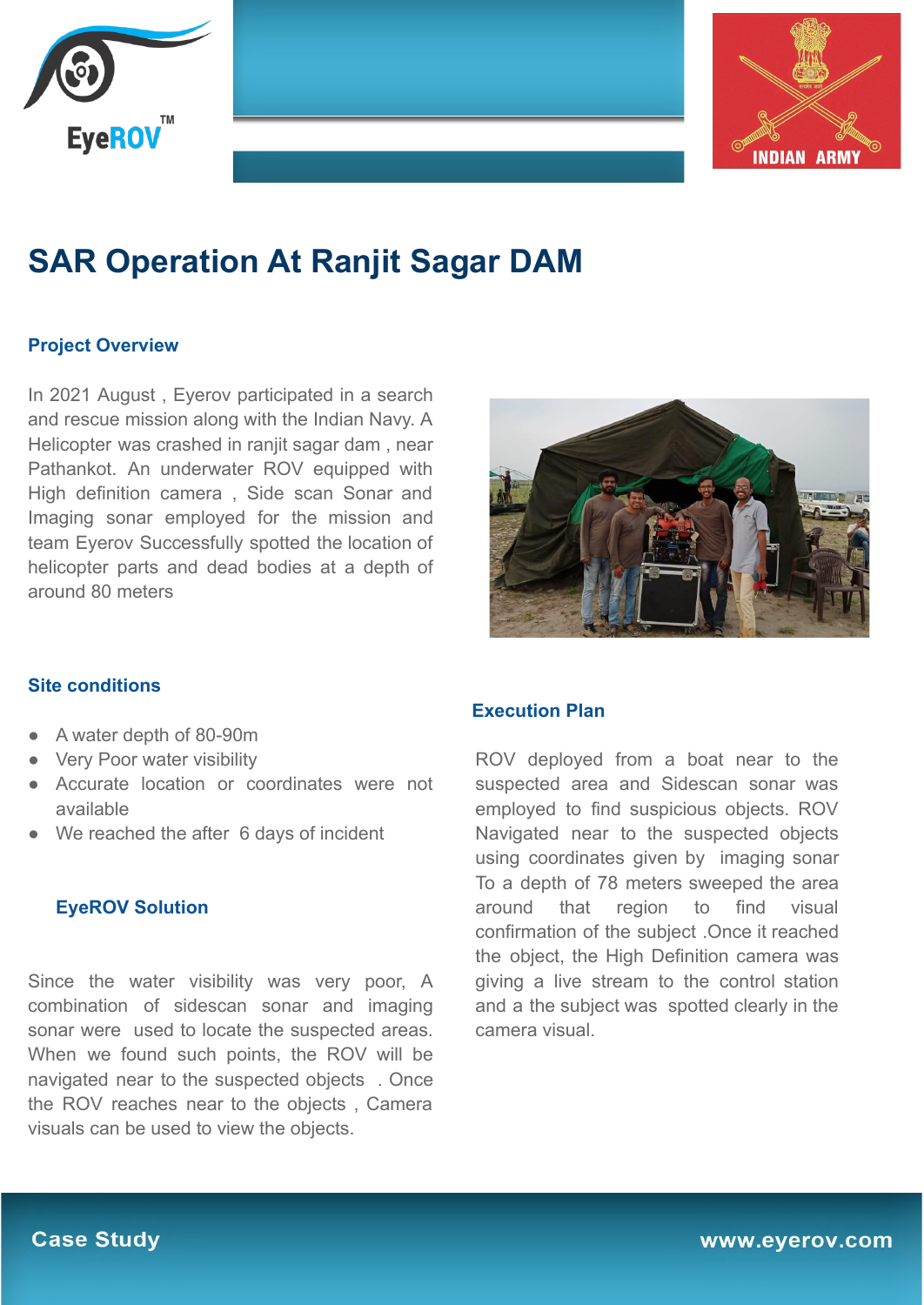## **Results**

The areas that were inspected included:-

- Subject
- Helicopter parts



Fig1.Sonar Image of Subject



Fig 3.Cameral Visual